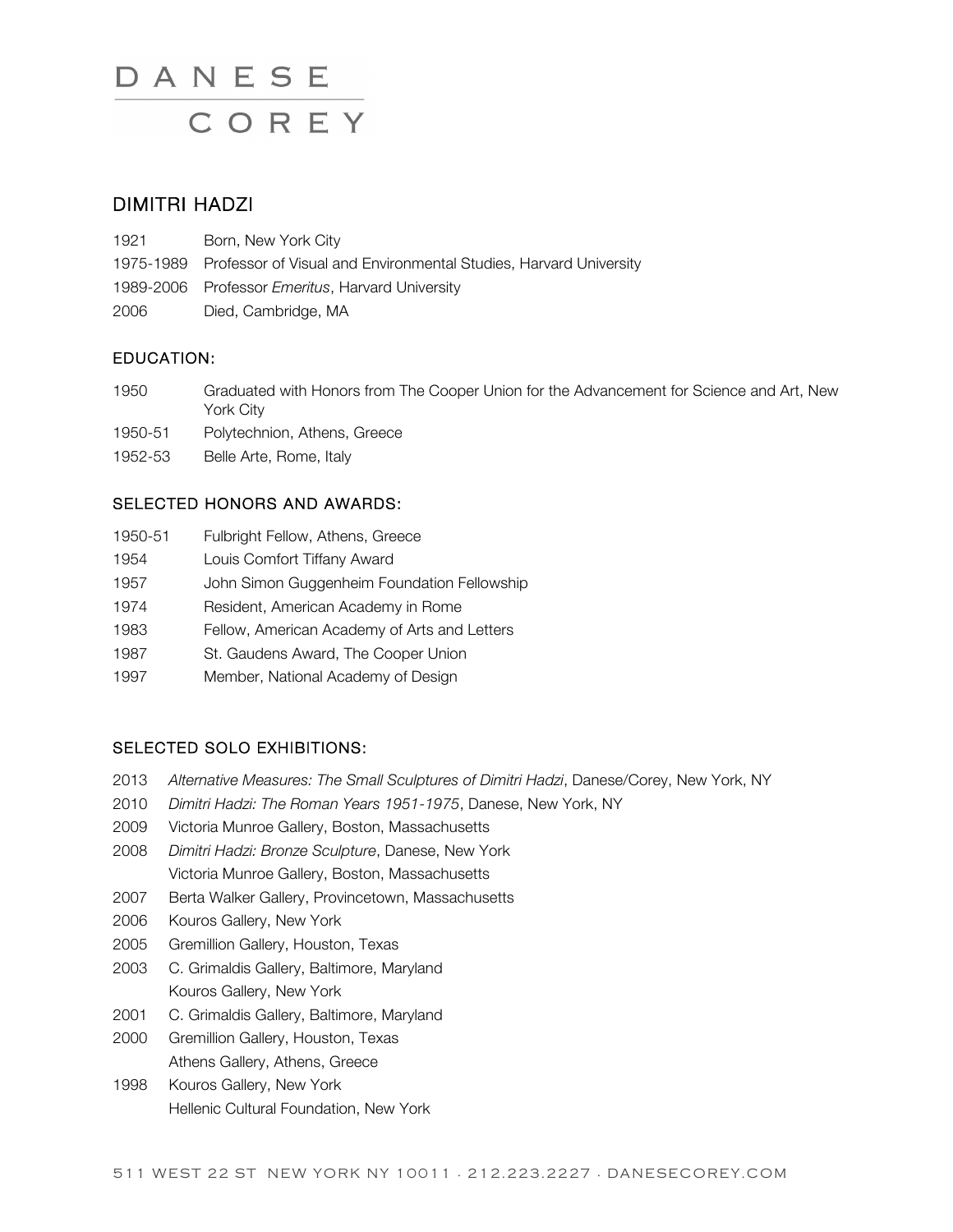- 1997 Richard Gray Gallery, Chicago, Illinois Virginia Lynch Gallery, Tiverton, Rhode Island Smith Andersen Gallery, Palo Alto, California
- 1996 Long Point Gallery, Provincetown, Massachusetts
- 1995 Kouros Gallery, New York
- 1991 The Phillips Collection, Washington, D.C. Levinson-Kane Gallery, Boston, Massachusetts
- 1990 Smith Andersen Gallery, Palo Alto, California
- 1989 Rikugien Gallery, Tokyo, Japan Kouros Gallery, New York
- 1987 Richard Gray Gallery, Chicago, Illinois
- 1984 Fogg Art Museum, Harvard University Art Museum, Cambridge, Massachusetts Gruenebaum Gallery, New York
- 1982 Mekler Gallery, Los Angeles, California
- 1981 Gruenebaum Gallery, New York
- 1980 Mekler Gallery, Los Angeles, California
- 1977 Alpha Gallery, Boston, Massachusetts
- 1974 Galleria dell'Obelisco, Rome, Italy
- 1972 Richard Gray Gallery, Chicago, Illinois
- 1971 Alpha Gallery, Boston, Massachusetts
- 1969 Hopkins Center, Dartmouth College, Hanover, New Hampshire
- 1963 Massachusetts Institute of Technology, Cambridge, Massachusetts
- 1962 Stephen Radich Gallery, New York
- 1961 Galerie Van De Loo, Munich, Germany Stephen Radich Gallery, New York
- 1960 Felix Landau Gallery, Los Angeles, California
- 1958 Galeria Schneider, Rome, Italy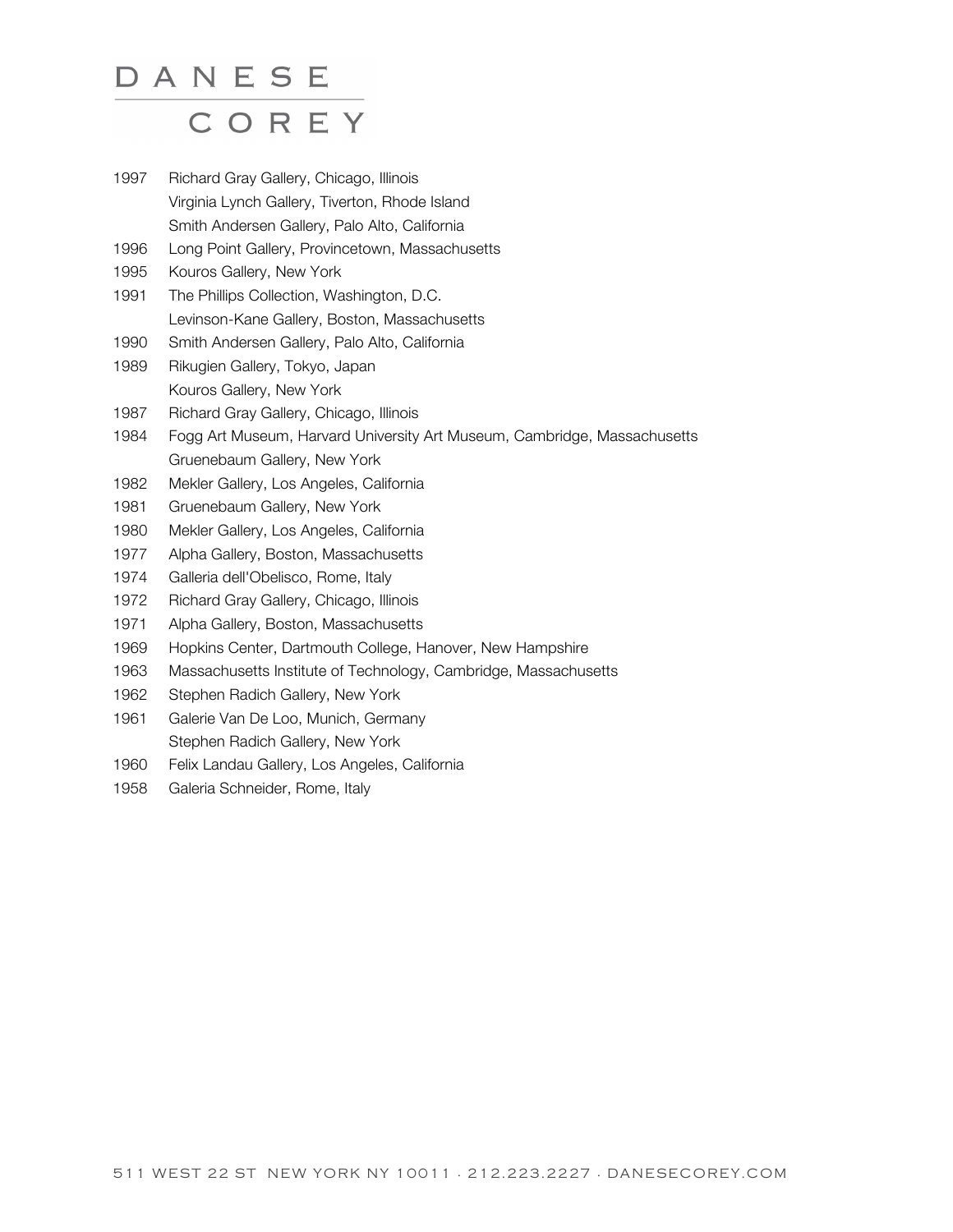#### SELECTED GROUP EXHIBITIONS:

- 2018 *Connie Fox, Dimitri Hadzi, Andy Harper, Elmar Vestner*, Danese/Corey, New York, NY
- 2016 *A Passionate Eye – The Weiner Family Collection*, Palm Springs Art Museum, Palm Springs, FL
- 2015 *Light/Dark, White/Dark*, Addison Gallery of American Art, Phillips Academy, Andover, MA
- 2012 *Fields Sculpture Park Annual Summer Exhibition,* The Fields Sculpture Park at Omi International Arts Center, Ghent, NY
	- *Circa 1963*, Sert Gallery, Carpenter Center for the Visual Arts, Harvard University, Cambridge, MA
- 2010 *Works on Paper,* Danese, New York, NY
- 2009 *Sculpture and Drawings*, Danese, New York, NY
- 2008 *Small Sculpture from the Permanent Collection,* The Provincetown Art Association and Museum, Provincetown, Massachusetts
- 2007 *Good Form: The Goldschmidt Collection of (small scale) Sculpture*, Scottsdale Museum of Contemporary Art, Scottsdale, Arizona
- 2005 *Ceramic Sculpture by Anthony Caro, Paul Chaleff and Dimitri Hadzi*, C. Grimaldis Gallery, Baltimore, Maryland
- 2004 Berta Walker Gallery, Provincetown, Massachusetts
- 2003 *American Masters*, Fogg Art Museum, Harvard University, Cambridge, Massachusetts
- 2002 *Drawings by Sculptors for Sculpture*, College of William & Mary, Williamsburg, Virginia
- 2001 *The Modern Woodcut*, Museum of Fine Arts, Boston, Massachusetts *Art of the 50's*, Davis Museum, Wellesley College, Wellesley, Massachusetts
- 2000 *Virginia Lynch: A Curatorial Retrospective*, Rhode Island School of Design, Providence, Rhode Island *Crosscurrents in Modern Art: A Tribute to Peter Selz*, Achim Moeller Fine Art, New York *Modern Odysseys, Greek American Artists of the 20th Century,* Queens Museum of Art, New York; Contemporary Art Museum, Thessaloniki, Greece

*Art for the Public*, Empire State Plaza Art Collection, on loan to Lincoln Center, New York

- 1998 *American Academy of Arts & Letters Centennial Portfolio*, Pace Prints, New York *Begegnungen, Zeitgenoessische Porzellanplastik*, Deutsches Porzellanmuseum, Hohenberg an der Eger, Germany *Sculpture Invitational*, Provincetown Art Association, Provincetown, Massachusetts *Tribute to Long Point Gallery*, Cape Cod Museum of Art, Dennis, Massachusetts
	- DNA Gallery, Provincetown, Massachusetts
- 1997 *American Artists in Rome*, Attleboro Museum, Attleboro, Massachusetts
- 1995 *Gallery Artists*, Galerie Van de Loo, Munich, Germany *20th Century Sculpture & Sculptors' Works on Paper*, Lane Collection Elvehjem Museum of Art, University of Wisconsin, Madison, Wisconsin
- 1990 *The Unique Print*, Museum of Fine Arts, Boston, Massachusetts
- 1989 *New England Impressions, The Art of Printmaking*, Fitchburg Art Museum, Massachusetts; Galerie Kunst im Turm, Germany
- 1987 Hakone Sculpture Museum, Hakone, Japan
- 1984 *Bronze at Washington Square*, Public Art Trust, Washington, D.C.
- 1983 *Works in Bronze, a Modern Survey*, University of Sonoma State Gallery, Sonoma, California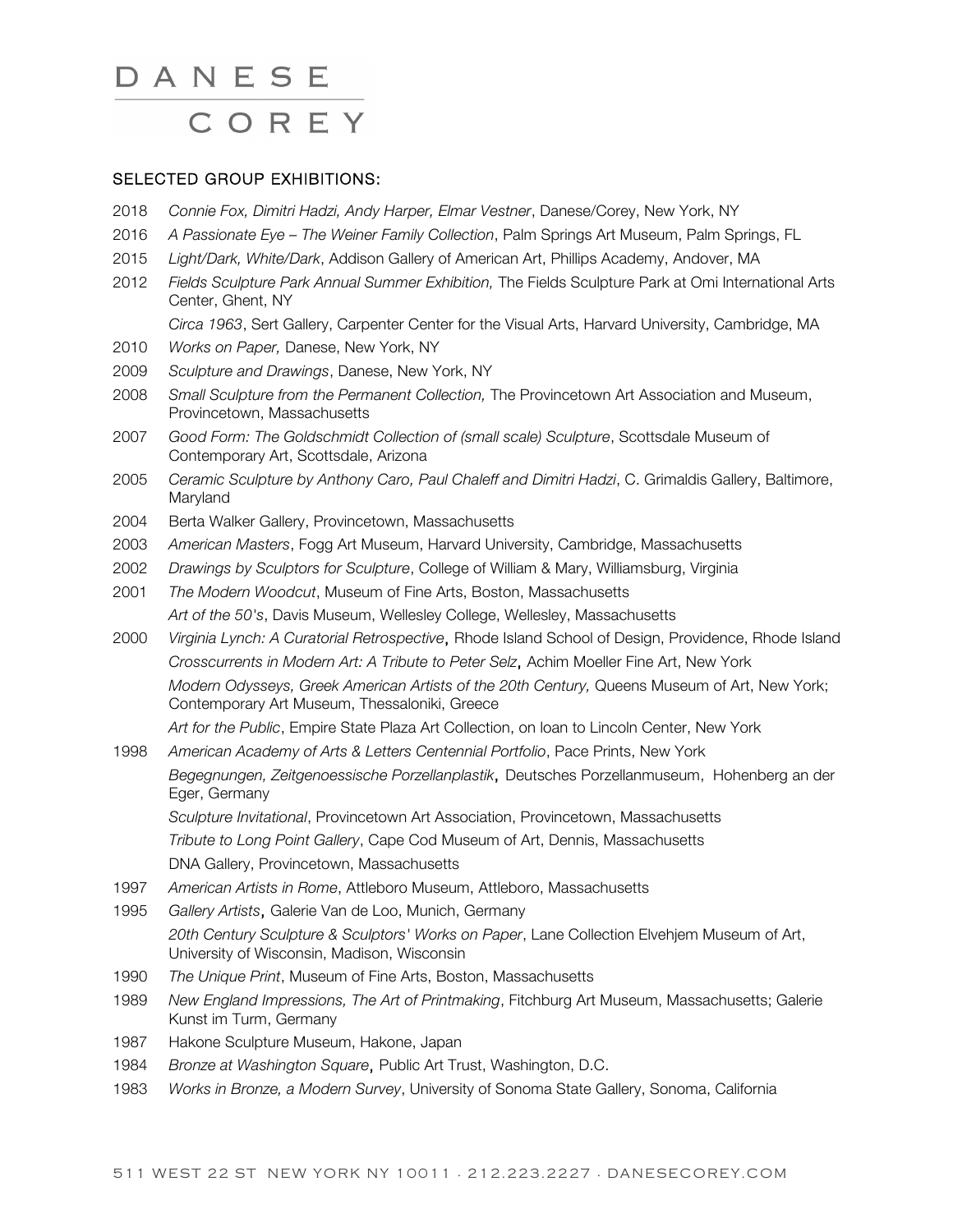*Seven Sculptors at Harvard*, Sert Gallery, Harvard University, Cambridge, Massachusetts

- 1982 *Europalia 1982*, Brussels, Belgium *Sculpture: Red Grooms, Dimitri Hadzi, Reuben Nakian, Tony B. Rosenthal, H.C. Westermann*, Library of the Boston Athenaeum, Boston, Massachusetts
- 1980 *Across the Nation, Fine Art for Federal Buildings*, The Smithsonian Institution, Washington, D.C.
- 1979 *Art in America after World War II*, The Solomon R. Guggenheim Museum, New York
- 1971 *International Outdoor Sculpture Exhibition*, Middleheim Park, Antwerp, Holland
- 1970 *12 Former American Academy Artists*, American Academy, Rome, Italy
- 1966 *Thirty Artists From Italy*, Renaissance Society, The University of Chicago, organized by Galleria Schneider, Rome
- 1965 *American Sculpture*, Musee Rodin, Paris, France *Arts Festival*, The White House, Washington, D.C. *126 Fruhjahrsausstellung*, Kunst Verein, Hanover, Germany
- 1964 *World's Fair Sculpture Exhibition*, U.S. Pavilion, New York *Paintings and Sculptures from the Collection of Mr. And Mrs. Ted Weiner*, Contemporary Art Museum, Houston, Texas
- 1963 *Outdoor International Sculpture*, Battersea Park, London, England
- 1962 *Joseph Hirshhorn Collection*, The Solomon R. Guggenheim Museum, New York *Survey of American Sculpture*, Newark Museum of Art, Newark, New Jersey *Two Sculptors, Two Painters*, U.S. Pavilion, Biennale XXXI, Venice, Italy
- 1961 *Annual Exhibition*, The Whitney Museum, New York *Pittsburgh International*, Carnegie Institute, Pittsburgh, Pennsylvania
- 1960 *Aspects de la Sculpture Americaine*, Galerie Claude Bernard, Paris, France
- 1959 *Recent Sculpture USA*, The Museum of Modern Art, New York; The Denver Art Museum, Colorado; Los Angeles County Museum, California; City Art Museum of Saint Louis, Minnesota; Museum of Fine Arts, Boston, Massachusetts
- 1958 *Projects for Concentration Camp Monument*, Museum of Auschwitz, Poland *Outdoor International Sculpture*, Sonabeek Park, Holland *Biennale XXIX*, Venice, Italy
- 1956 *Biennale XXVIII*, Venice, Italy *New Talent IX*, The Museum of Modern Art, New York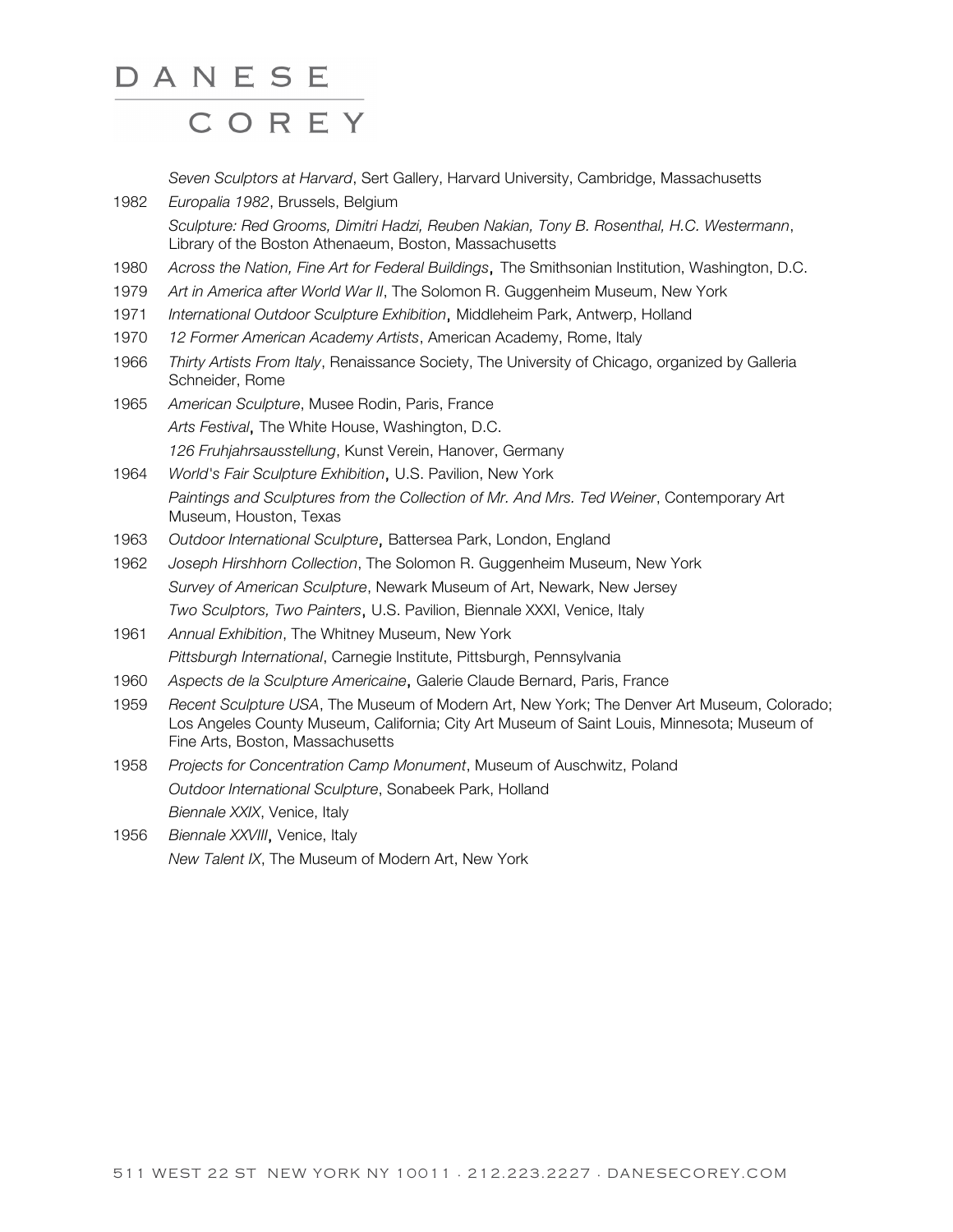#### BOOKS:

Cavafy, C.P. *The Canon.* Translated by Stratis Haviaras. Frontispiece by Dimitri Hadzi. Athens: Hermes Press, 2004.

Heaney, Seamus. *Alphabeta: Poems by Seamus Heaney.* Translated into Greek. Etchings by Dimitri Hadzi. Athens: Hermes Press, 2000.

Heaney, Seamus. *Keeping Going: Poems by Seamus Heaney.* Etchings by Dimitri Hadzi. Concord: Bow and Arrow Press, 1993.

Heaney, Seamus. *The Burial at Thebes.* Book jacket by Dimitri Hadzi. New York: Farrar, Straus and Giroux, 2004.

Hecht, Anthony. *Venetian Vespers.* Etchings by Dimitri Hadzi. Boston: David Godine, 1984.

#### SELECTED BIBLIOGRAPHY:

Arfara, Katia. "O Dimitris Hatzis." *To Vima* [Athens, Greece], May 4, 2000. Abramson, Daniel. "Make History, Not Memory." *Harvard Design Magazine*, Fall 1999. Artner, Alan G. "Engaging the Past." *Chicago Tribune*, February 14, 1997. Ashton, Dore. "Dimitri Hadzi." New York: Kouros Gallery, May 1989. Brenson, Michael. "Dimitri Hadzi." *The New York Times*, May 1984. Campbell, Robert. "Reinventing Harvard Square." *The Boston Globe*, December 6, 1985. Carandente, Giovanni. "Dizionario della Scultura Moderna." *Il Saggiatore* [Milan],1967. Carandente, Giovanni. *Dimitri Hadzi (catalogue).* Rome: Galleria dell'Obelisco, 1974. Cummings, Paul. *A Dictionary of Contemporary American Artists*. New York: St. Martins Press, 1966. Cohen, Daniel Mark. "Dimitri Hadzi at Kouros Gallery." *Review* [New York], December 1, 1998. D'Hanoncourt, Rene. "Stati Uniti d'America." *XXXI Biennale* [Venice, Italy], 1962. Elsen, Albert. "Sculpture with a Memory." *Art News*, September 1978. Fletcher, Valerie J. *A Garden for Art, Outdoor Sculpture at the Hirshhorn Museum.* New York: Thames & Hudson, June 1998. Fox, Margaret. "Dimitri Hadzi, 85, Sculptor and Art Professor [Obituary]." *The New York Times*, May 1, 2006. Freeman, Nan. "Dimitri Hadzi, a Creative Force." *Art New England*, January 1985. Giuliano, Mike. "Everything Old is New Again - Hadzi's Sculpture Makes Art History Thoroughly Modern." *Baltimore City Paper*, May 16, 2001. Glueck, Grace. "ART IN REVIEW: Dimitri Hadzi - Wood-Fired Stoneware Sculptures With Recent Bronzes." *The New York Times*, December 27, 2002. Goodman, Jonathan. "Dimitri Hadzi at Kouros and the Foundation for Hellenic Culture." *Art in America*, April 1999. Goodman, Jonathan. "The Weight of the Past: An Interview with Dimitri Hadzi." *Greekworks.com, Online Journal* [March 3, 2003]. http://www.greekworks.com/content/index.php/weblog/ extended/the\_weight\_of\_the\_past/html.

Higuchi, Shoichiro. "Water as Environmental Art." *Seibundo Shinkosha* [Tokyo, Japan], 1991.

Koch, John. "Interview." *The Boston Globe Magazine*, November 4, 1998.

Lalas, Thanasis. "Dimitri Hadzi Interview," *To Vima* [Athens, Greece], May 7, 2000.

Landi, Ann. "Dimitri Hadzi." *ARTnews*, vol. 98, no. 2 [February 1999]: 111-112.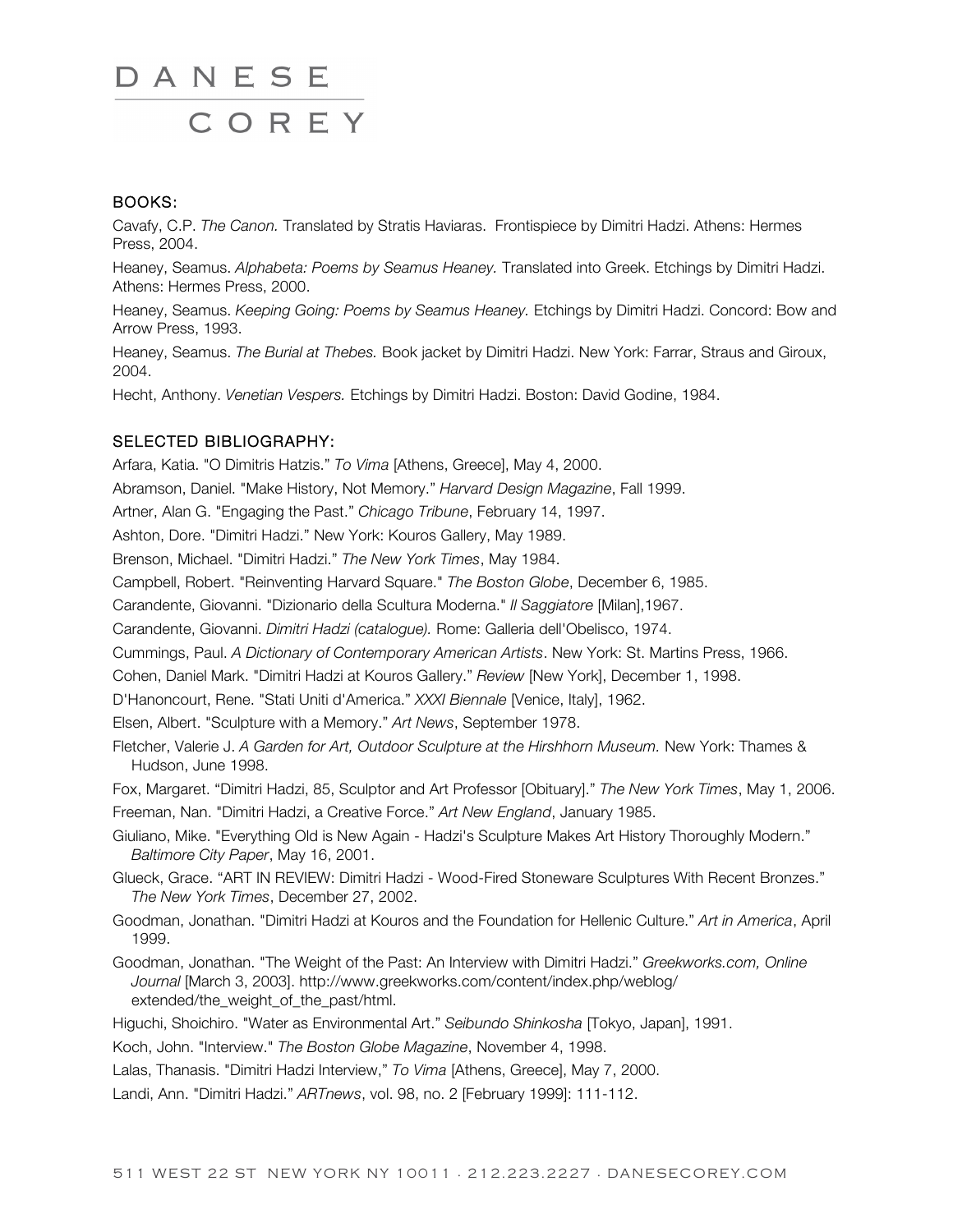Lowry, Glenn D., and Dennis R. Anderson. *The Governor Nelson A. Rockefeller Empire State Plaza Art Collection and Plaza Memorials*. New York: Rizzoli International Publications, 2002.

Marquard, Bryan. "Dimitri Hadzi; his sculptures grace museums, Boston streets." *The Boston Globe*, April 23, 2006.

Masheck, Joseph. "Dimitri Hadzi's Omphalos for Harvard Square." *Arts Magazine*, May 1986.

Mazur, Michael and Peik Larsen. "In Memory of Dimitri Hadzi (1921-2006)." *Provincetown Arts*, 2006/07.

McNatt, Glenn. "Allusions to the Ancient World." *Baltimore Sun*, January 12, 2004.

McNatt, Glenn. "Modern Works Show Respect for Tradition." *Baltimore Sun*, May 22, 2001.

Nordland, Gerald. *Dimitri Hadzi (catalogue).* Cambridge: Harvard University, 1989.

Nordland, Gerald. *Dimitri Hadzi (catalogue)*. New York: Gruenebaum Gallery, 1984.

Osborne, Harold. *20th Century Companion to 20th Century Art*. New York: Oxford University Press, 1988.

Raynor, Vivien. "Art Complements Nature." *The New York Times*, July 31, 1988.

Russell, John. "Review: Dimitri Hadzi." *Metro Arts* [New York], September 1978.

Selz, Peter. "2 Pittori 2 Scultori, USA," *XXXI Biennale* [Venice, Italy], 1962.

Selz, Peter, Debra Bricker Balken, and Joseph Masheck, interview by Albert Elsen. In *Dimitri Hadzi*, edited by Seamus Heaney, 176 page monograph. New York: Hudson Hills Press, 1996.

Sheffield, Margaret. "Dimitri Hadzi: Modern Antiquity." *Focus: Sculpture Magazine*, May 1999.

Stebbins, Theodore E., Jr. *The Lure of Italy*: *Museum of Fine Arts Boston.* New York: Harry N. Abrams, 1992.

Stuermer, Walther. "Begegnungen, Zeitgenoessische Porzellanplastik." *Deutsches Porzellanmuseum, Hohenberg an der Eger,* 1998.

Sutton, S. B. "A Conversation with Sculptor Dimitri Hadzi." *Harvard Magazine*, March/April 1981.

Tarlow, Lois. "Interview: Dimitri Hadzi." *Art New England*, April/May 1991.

Taylor, Robert. "Pillars of Hercules, Small but Monumental." *The Boston Globe*, June 3, 1984.

Thalacker, Donald. *The Place of Art in the World of Architecture*. New York: Chelsea House Publishers, 1980.

Trucchi, Lorenza. "Hadzi all'Obelisco," *Momento-sera* [Rome], March 3, 1978.

Yiannias, Vicki. "History in Art." *The Greek American*, September 1-2, 2001.

Vatopoulou, N. "I 'ellinikotita' tou Dimitri Hadzi." *Kafimerini* [Athens, Greece], May 7, 2000.

Volpi, Marisa. "Arte Dopo il 1945 USA." *Ed. Cappelli* [Rome], 1967.

Wexler, Merin G. "Bronze and Granite: Dimitri Hadzi." *Harvard Crimson*, June 9, 1983.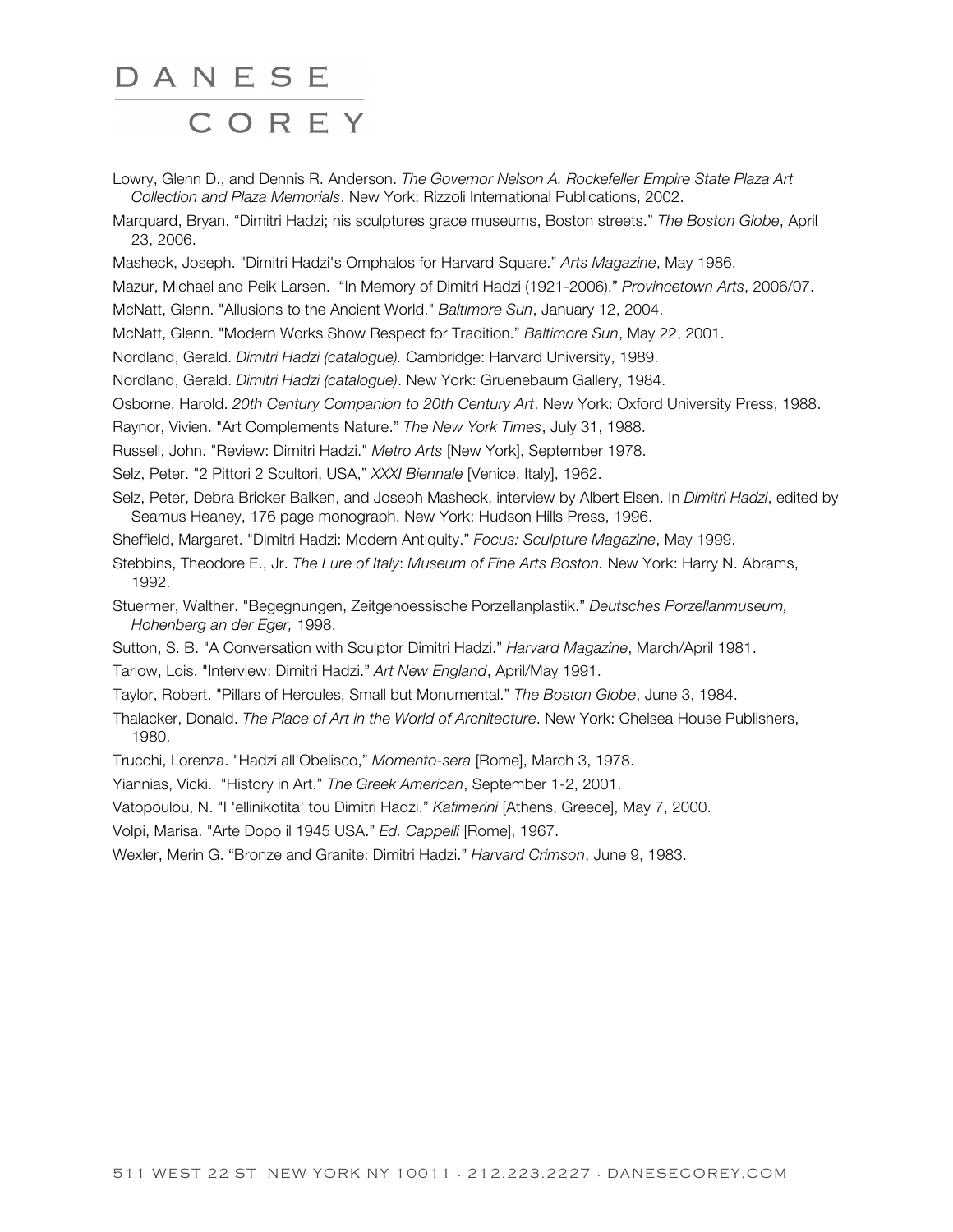#### SELECTED PUBLIC COLLECTIONS:

Addison Gallery of American Art, Phillips Academy, Andover, MA Albright-Knox Art Gallery, Buffalo, NY Bard College, Annandale-on-Hudson, NY Brooklyn Museum, Brooklyn, NY Cantor Arts Center at Stanford University, Stanford, CA Chase Manhattan Bank of North America, New York, NY City of Tilburg, The Netherlands The Cleveland Museum of Art, Cleveland, OH Currier Museum of Art, Manchester, NH Dallas Museum of Art, Dallas, TX Davis Museum and Cultural Center, Wellesley College, Wellesley, MA The Fogg Art Museum, Harvard University, Cambridge, MA The Franklin D. Murphy Sculpture Garden at UCLA, Los Angeles, CA The Solomon R. Guggenheim Museum, New York, NY The Hakone Museum of Sculpture, Tokyo, Japan The Hirshhorn Museum and Sculpture Garden, Washington, DC Frances Lehman Loeb Art Center, Vassar College, Poughkeepsie, NY Los Angeles County Museum, Los Angeles, CA Louisiana Museum of Modern Art, Humlebaek, Denmark Massachusetts Institute of Technology, Cambridge, MA Mineralogical Museum at Harvard University, Cambridge, MA The Montreal Museum of Fine Arts, Montreal, Canada Franklin D. Murphy Sculpture Garden, Hammer Museum, Los Angeles, CA Museum of Fine Arts, Boston, MA The Museum of Modern Art, New York, NY National Gallery of Art, Washington, DC The RISD Museum, Rhode Island School of Design, Providence, RI Palm Springs Art Museum, Palm Springs, CA The Philadelphia Museum of Art, Philadelphia, PA The Phillips Collection, Washington, DC Phoenix Art Museum, Phoenix, AZ Princeton University, Princeton, NJ Provincetown Art Association and Museum, Provincetown, MA Santa Barbara Museum of Art, Santa Barbara, CA Smart Museum of Art, University of Chicago, Chicago, IL Smith College Museum of Art, Northampton, MA Stanford University Art Museum, Palo Alto, CA